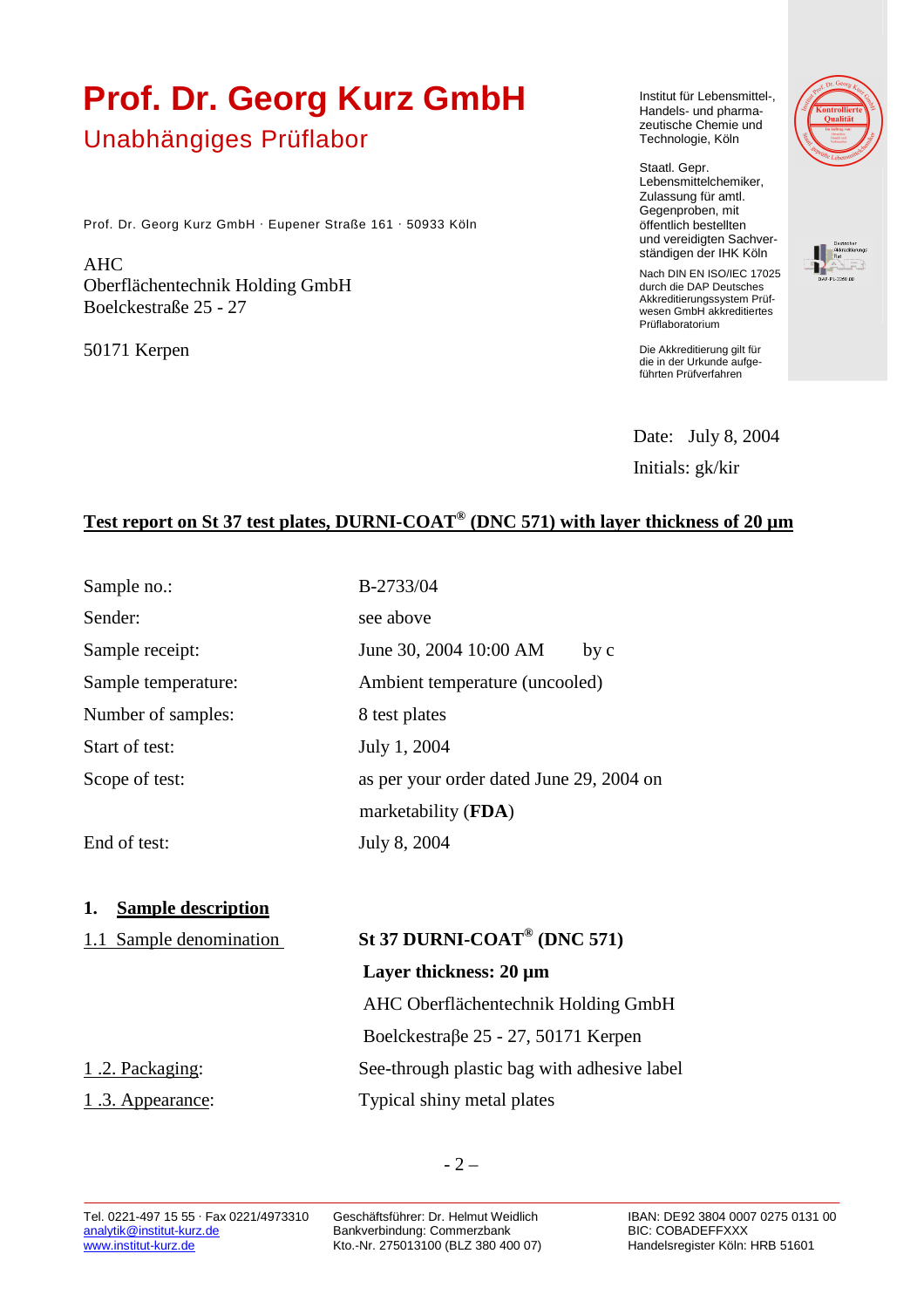## **Institut Prof. Kurz** an Firma AHC Oberflächentechnik Holding GmbH Seite 2 von 3

#### **Ref. B-2733/04:**

#### **2. Legal foundations**

- Law on the transportation of foodstuffs, tobacco products, cosmetics and other commodities (Federal Law Gazette 1, pg. 2296) as amended on November 25, 2003 (Federal Law Gazette 1, pg. 2304)
- Decree on commodities (Federal Law Gazette III/FNA 2125-40-46) dated December 23, 1997 as amended on March 7, 2003 (Federal Law Gazette I, pg. 486)

#### **3. Chemical tests**

#### 3.1. Test for heavy metals:

(ASU methods, art. 35 of the Foodstuffs and Commodities Act L-19.00-1)

| <b>Parameter</b>    | <b>Result</b>                          |
|---------------------|----------------------------------------|
| Lead $(mg/kg)$ :    | $\langle 0.002 \rangle$ (unverifiable) |
| Cadmium $(mg/kg)$ : | $\langle 0.001 \rangle$ (unverifiable) |

\*: the assigned value corresponds to the threshold of measurement

3.2. Test on the migration of substances on foodstuffs with 4 simulants:

(ASU methods, art. 35 of the Foodstuffs and Commodities Act B-80.30-2 EG, **FDA**)

| <b>Simulant</b>               | <b>Reaction</b>                           |
|-------------------------------|-------------------------------------------|
| Aqua dem.                     | No noticeable reaction: plate unvaried in |
|                               | clear fluid                               |
| Acetic acid ( $CH3COOH$ , 3%) | No noticeable reaction: plate unvaried in |
|                               | clear fluid                               |
| Ethanol ( $CH_3CH_2OH$ , 15%) | No noticeable reaction: plate unvaried in |
|                               | clear fluid                               |
| Olive oil                     | No noticeable reaction: plate unvaried in |
|                               | vegetable oil                             |

-3-